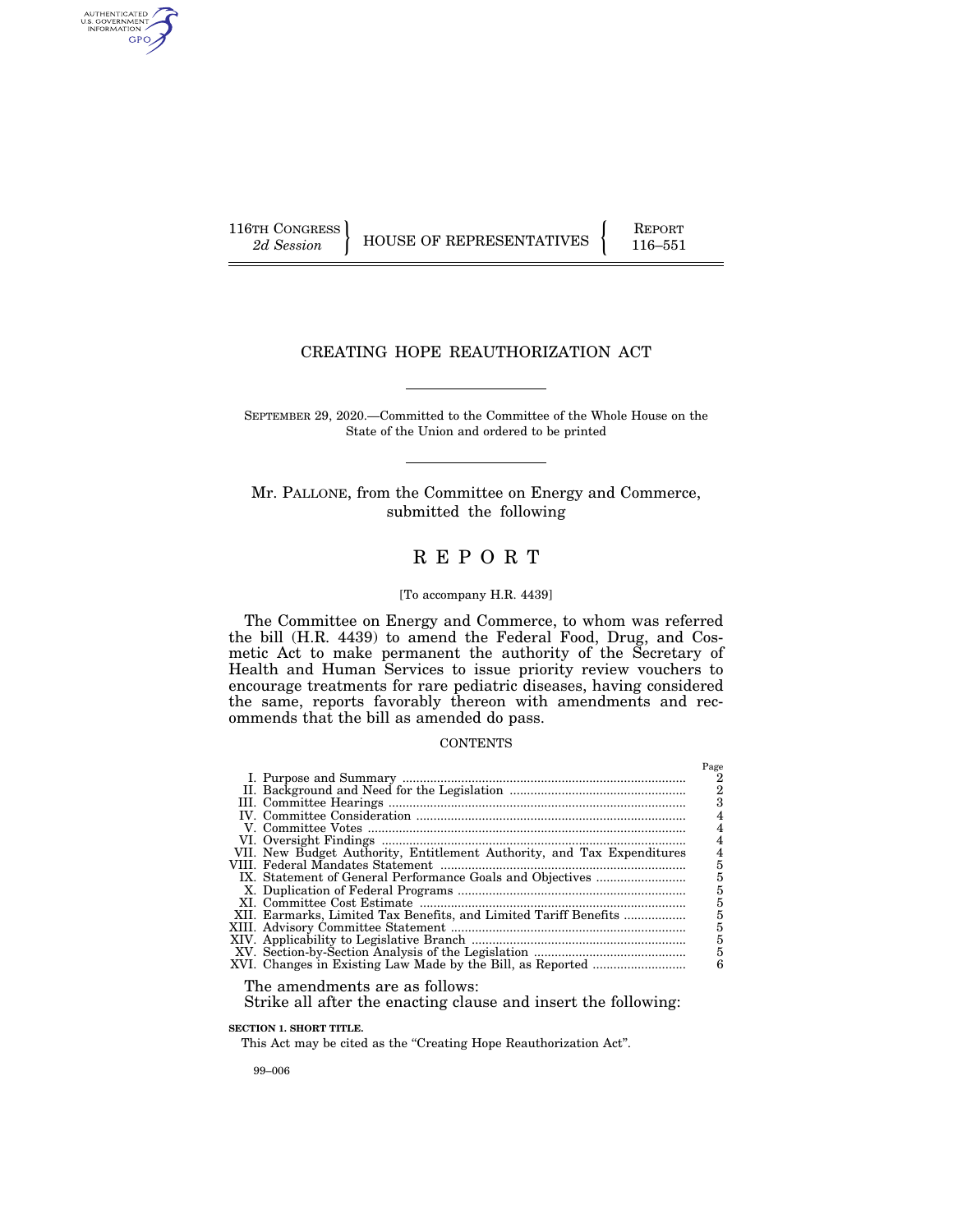#### **SEC. 2. EXTENSION OF AUTHORITY TO ISSUE PRIORITY REVIEW VOUCHERS TO ENCOURAGE TREATMENTS FOR RARE PEDIATRIC DISEASES.**

Section 529(b) of the Federal Food, Drug, and Cosmetic Act (21 U.S.C. 360ff(b)) is amended—

(1) by striking ''September 30, 2020'' each place it appears and inserting ''September 30, 2024''; and

(2) by striking ''September 30, 2022'' and inserting ''September 30, 2026''.

Amend the title so as to read:

A bill to amend the Federal Food, Drug, and Cosmetic Act to extend the authority of the Secretary of Health and Human Services to issue priority review vouchers to encourage treatments for rare pediatric diseases.

#### I. PURPOSE AND SUMMARY

H.R. 4439, the ''Creating Hope Reauthorization Act'', was introduced on September 20, 2019, by Representative G.K. Butterfield (D–NC) and referred to the Committee on Energy and Commerce. H.R. 4439, as reported, will extend the Food and Drug Administration (FDA) Pediatric Rare Disease Priority Review Voucher (PRV) program for four years. Under this program, certain manufacturers of rare pediatric disease drugs can be eligible for a voucher that can be used or transferred to obtain a priority review for a subsequent drug after the date of approval of the rare pediatric disease drug.

#### II. BACKGROUND AND NEED FOR THE LEGISLATION

The Pediatric Rare Disease PRV program was originally enacted in 2012 with the intent to create an incentive for drug manufacturers to develop therapies for rare pediatric diseases that affect neonates, infants, children, and adolescents. The program requires the FDA to award a PRV to the sponsor of a rare pediatric disease product application that receives approval as a drug or biological product to treat a rare pediatric disease, defined as a serious or life-threatening disease in which the serious or life-threatening manifestations primarily affect individuals aged from birth to 18 years. The incentive value is premised on the ability for the holder of a PRV to shorten the FDA review time on another drug application from the standard ten months to six months, or for the holder of a PRV to sell the voucher to another manufacturer to be used on a drug application of the manufacturer's choosing.

To date, FDA has awarded 22 PRVs for rare pediatric diseases.<sup>1</sup> PRVs have been redeemed to accelerate review of applications for treatments of a variety of conditions, including human immunodeficiency virus (HIV) and type 2 diabetes, and have been sold for prices that range between \$65 million and \$350 million.2 While these facts indicate that PRVs carry some level of value, at least one study has shown that the Pediatric Rare Disease PRV program has not improved the rate of new pediatric drugs starting or completing clinical testing, suggesting that the value of PRVs is an in-

 $^1$ Michael Mezher, Zachary Brennan, and Alexander Gaffney, Everything You Need to Know about FDA's Priority Review Vouchers, Regulatory Affairs Professionals Society (Feb. 25, 2020) (www.raps.org/regulatory-focus/news-ar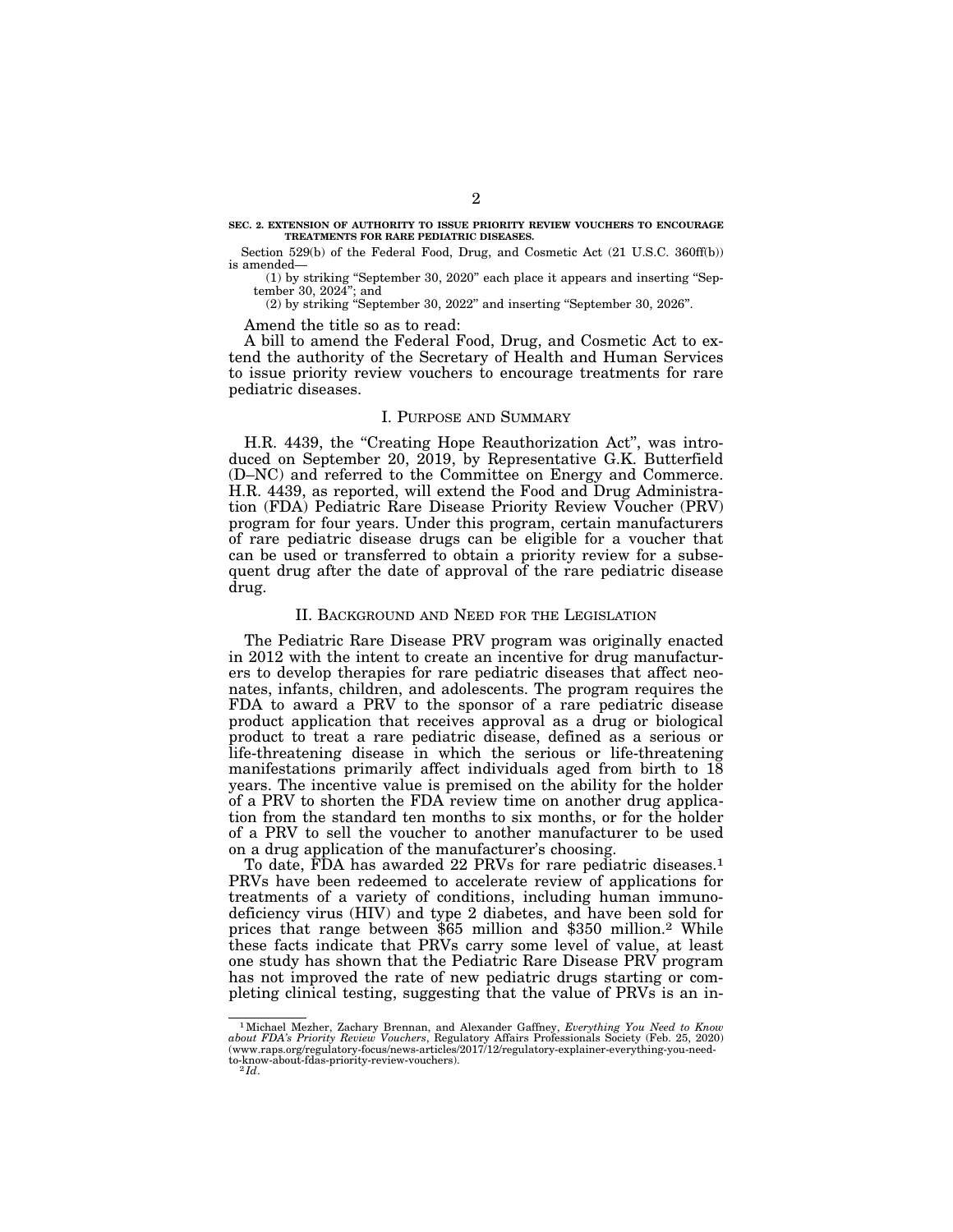sufficient incentive for drug development.<sup>3</sup> Furthermore, observers have noted that as more PRVs have been awarded, the price of PRVs has reduced, suggesting that additional awards reduce the PRV value to developers.4 Additionally, FDA has said that the program strains agency resources and impairs the agency's ability to set public health priorities.<sup>5</sup>

Proponents of H.R. 4439 argue that the program is an important consideration for drug manufacturers when deciding where to invest research and development dollars. According to a review of PRV programs conducted by the U.S. Government Accountability Office (GAO), six of seven drug manufacturers interviewed by the GAO indicated that the PRV was one of a number of factors in making drug development decisions, with the seventh indicating that the PRV was "pivotal" in its development of a drug.<sup>6</sup> Proponents have also suggested that the increase in the number of drug applications receiving pediatric rare disease designation from 24 in 2016 to 64 in 2019—indicates an increased level of drug development for pediatric rare diseases under the program.<sup>7</sup>

H.R. 4439, as introduced, would remove the sunset on the authority of the Secretary of the U.S. Department of Health and Human Services (the Secretary) to issue new pediatric rare disease designations and PRVs, which is set to expire on September 30, 2020. So as not to foreclose on the potential for development of additional treatments for pediatric rare diseases, but in recognition of concerns about effectiveness of the program, the Committee adopted an amendment in the nature of a substitute (AINS) that would extend the Pediatric Rare Disease PRV program for four years.

### III. COMMITTEE HEARINGS

For the purposes of section 103(i) of H. Res. 6 of the 116th Congress, the following hearing was used to develop or consider H.R. 4439:

The Subcommittee on Health held a legislative hearing on July 29, 2020, entitled ''Improving Access to Care: Legislation to Reauthorize Key Public Health Programs''' to consider H.R. 4439, the "Creating Hope Reauthorization Act" and four other bills. The Subcommittee received testimony from the following witnesses:

• Robert Boyd, M.C.R.P., M. Div., President, School-Based Health Alliance;

• Linda Goler Blount, M.P.H., President and CEO, Black Women's Health Imperative;

• Nancy Goodman, M.P.P., J.D., Founder and Executive Director, Kids v. Cancer;

<sup>&</sup>lt;sup>3</sup>Thomas J. Hwang et al., *Impact of the Priority Review Voucher Program on Drug Development for Rare Pediatric Diseases*, Health Affairs (Feb. 2019).

ment for Rare Pediatric Diseases, Health Affairs (Feb. 2019).<br>"House Committee on Energy and Commerce, Subcommittee on Health, Testimony of Aaron<br>S. Kesselheim, M.D., J.D., M.P.H., Professor of Medicine, Harvard Medical Sc

<sup>116</sup>th Cong. (July 29, 2020).<br>
<sup>5</sup> Government Accountability Office, Rare Diseases: Too Early to Gauge Effectiveness of FDA's<br>
Pediatric Voucher Program (Mar. 2016) (GAO–16–319). *Pediatric Voucher Program* (Mar. 2016) (GAO–16–319). 6Government Accountability Office, Drug Development: *FDA's Priority Review Voucher Pro-*

*grams* (Jan. 2020) (GAO–20–251). 7 House Committee on Energy and Commerce, Subcommittee on Health, Testimony of Nancy

Goodman, M.P.P., J.D., Founder and Executive Director, Kids v. Cancer, *Legislative Hearing on Improving Access to Care: Legislation to Reauthorize Key Public Health Programs*, 116th Cong. (July 29, 2020).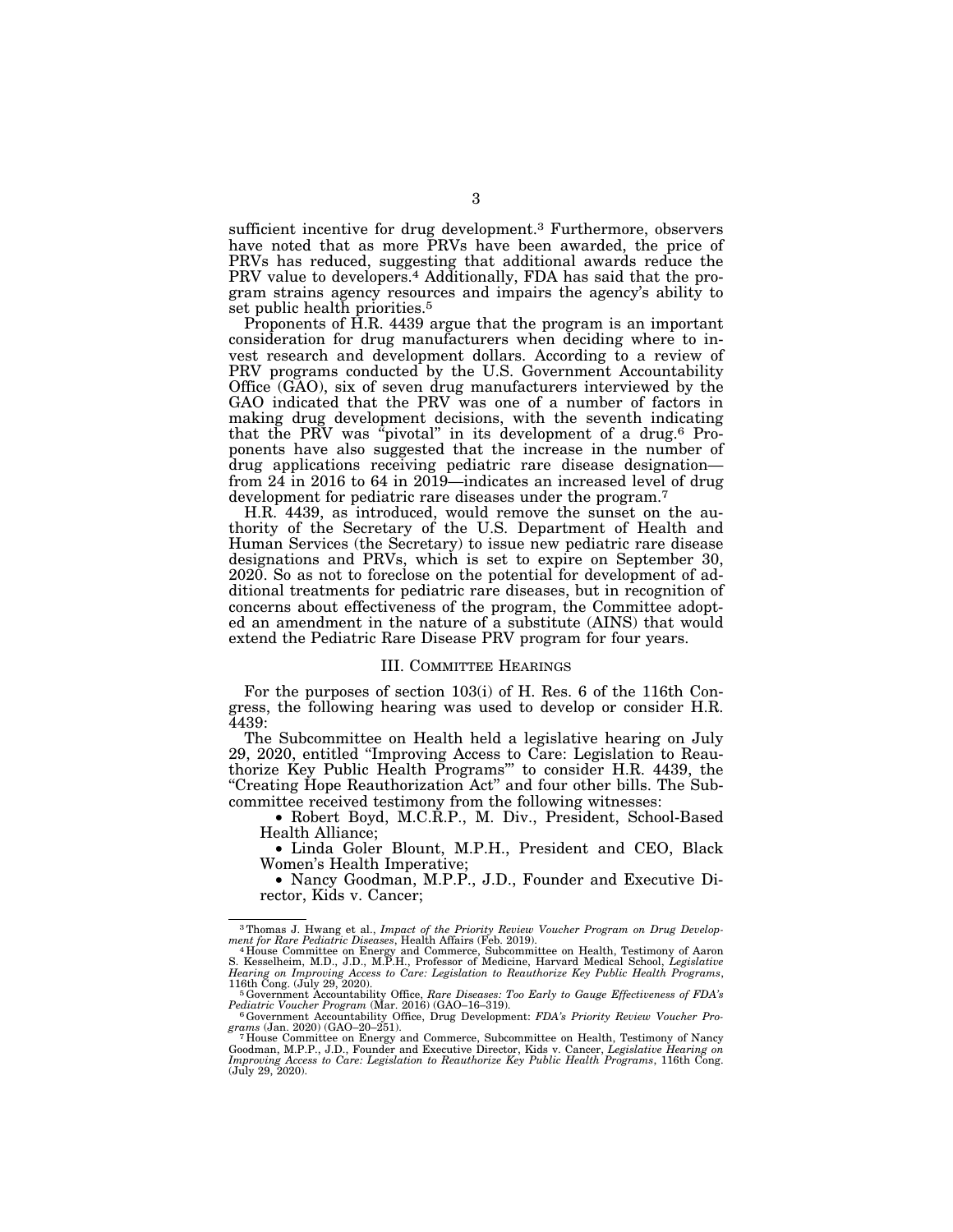• Aaron Seth Kesselheim, M.D., J.D., M.P.H., Professor of Medicine, Harvard Medical School;

• Brian Lindbergh, Chief Legal Officer and General Counsel, National Bone Marrow Donor Program; and

• Travis T. Tygart, CEO, U.S. Anti-doping Agency.

#### IV. COMMITTEE CONSIDERATION

Representative Butterfield (D–NC) introduced H.R. 4439, the ''Creating Hope Reauthorization Act'', on September 20, 2019, and the bill was referred to the Committee on Energy and Commerce. The bill was then referred to the Subcommittee on Health on September 23, 2019. A legislative hearing was held on the bill on July 29, 2020.

On September 9, 2020, H.R. 4439 was discharged from further consideration by the Subcommittee on Health as the bill was called up for markup by the full Committee. The Committee on Energy and Commerce met in virtual open markup session, pursuant to notice, to consider the bill H.R. 4439. During consideration of the bill, an amendment in the nature of a substitute offered by Mr. Pallone of New Jersey was agreed to by a voice vote. Upon conclusion of consideration of the bill, the full Committee agreed to a motion on final passage by Mr. Pallone, Chairman of the committee, to order H.R. 4439 reported favorably to the House, amended, by a voice vote, a quorum being present.

#### V. COMMITTEE VOTES

Clause 3(b) of rule XIII of the Rules of the House of Representatives requires the Committee to list each record vote on the motion to report legislation and amendments thereto. The Committee advises that there were no record votes taken on H.R. 4439, including the motion for final passage of the bill.

#### VI. OVERSIGHT FINDINGS

Pursuant to clause  $3(c)(1)$  of rule XIII and clause  $2(b)(1)$  of rule X of the Rules of the House of Representatives, the oversight findings and recommendations of the Committee are reflected in the descriptive portion of the report.

## VII. NEW BUDGET AUTHORITY, ENTITLEMENT AUTHORITY, AND TAX EXPENDITURES

Pursuant to 3(c)(2) of rule XIII of the Rules of the House of Representatives, the Committee adopts as its own the estimate of new budget authority, entitlement authority, or tax expenditures or revenues contained in the cost estimate prepared by the Director of the Congressional Budget Office pursuant to section 402 of the Congressional Budget Act of 1974.

The Committee has requested but not received from the Director of the Congressional Budget Office a statement as to whether this bill contains any new budget authority, spending authority, credit authority, or an increase or decrease in revenues or tax expenditures.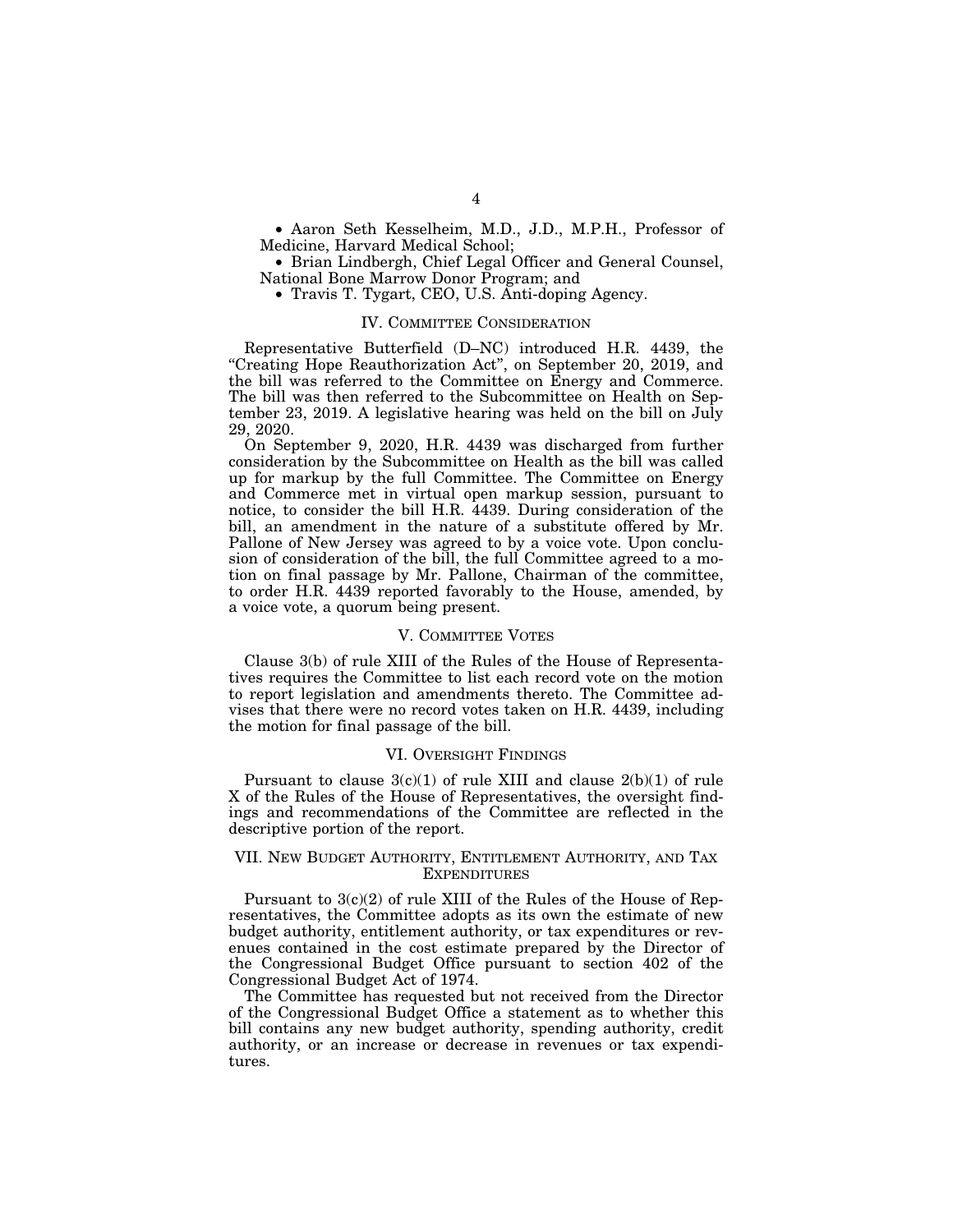#### VIII. FEDERAL MANDATES STATEMENT

The Committee adopts as its own the estimate of Federal mandates prepared by the Director of the Congressional Budget Office pursuant to section 423 of the Unfunded Mandates Reform Act.

## IX. STATEMENT OF GENERAL PERFORMANCE GOALS AND OBJECTIVES

Pursuant to clause  $3(c)(4)$  of rule XIII, the general performance goal or objective of this legislation is to extend the authority of the Secretary of Health and Human Services to issue PRVs to encourage the development of treatments for rare pediatric diseases.

## X. DUPLICATION OF FEDERAL PROGRAMS

Pursuant to clause  $3(c)(5)$  of rule XIII, no provision of H.R. 4439 is known to be duplicative of another Federal program, including any program that was included in a report to Congress pursuant to section 21 of Public Law 111–139 or the most recent Catalog of Federal Domestic Assistance.

#### XI. COMMITTEE COST ESTIMATE

Pursuant to clause  $3(d)(1)$  of rule XIII, the Committee adopts as its own the cost estimate prepared by the Director of the Congressional Budget Office pursuant to section 402 of the Congressional Budget Act of 1974.

## XII. EARMARKS, LIMITED TAX BENEFITS, AND LIMITED TARIFF **BENEFITS**

Pursuant to clause  $9(e)$ ,  $9(f)$ , and  $9(g)$  of rule XXI, the Committee finds that H.R. 4439 contains no earmarks, limited tax benefits, or limited tariff benefits.

## XIII. ADVISORY COMMITTEE STATEMENT

No advisory committee within the meaning of section 5(b) of the Federal Advisory Committee Act was created by this legislation.

#### XIV. APPLICABILITY TO LEGISLATIVE BRANCH

The Committee finds that the legislation does not relate to the terms and conditions of employment or access to public services or accommodations within the meaning of section  $10\overline{2}(b)(3)$  of the Congressional Accountability Act.

### XV. SECTION-BY-SECTION ANALYSIS OF THE LEGISLATION

#### *Section 1. Short title*

Section 1 designates that the bill may be cited as the "Creating" Hope Reauthorization Act''.

## *Sec. 2. Extension of authority to issue priority review vouchers to encourage treatments for rare pediatric diseases*

Section 2 amends the Federal Food, Drug, and Cosmetic Act to extend the sunset on the Secretary's authority to issue new Pediatric Rare Disease PRVs to September 30, 2024, provided that the PRV is issued for a drug that, not later than September 30, 2024,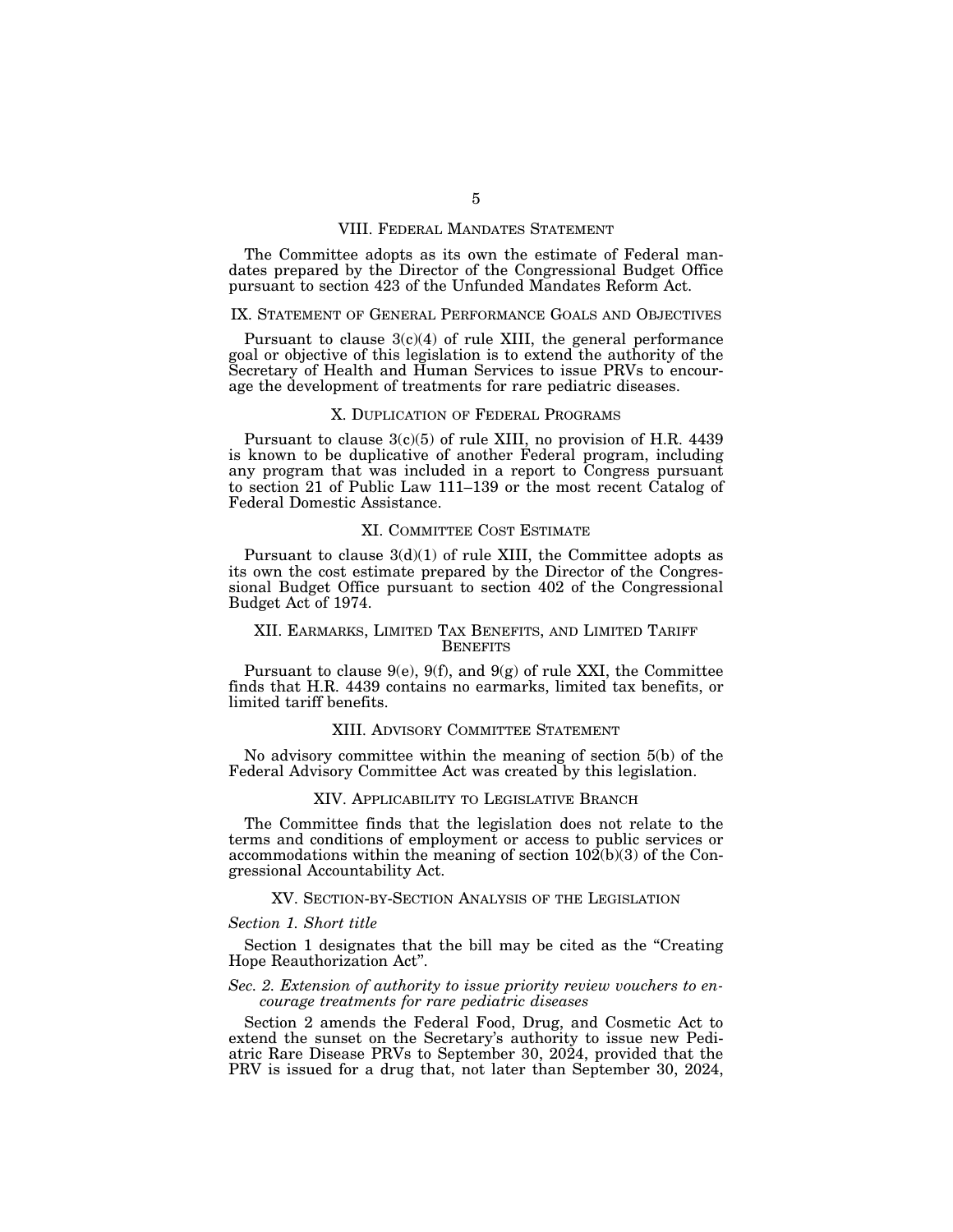is designated as a drug for a rare pediatric disease; and is, not later than September 30, 2026, approved under section 351(b)(1) of the Federal Food, Drug, and Cosmetic Act, or section 351(a) of the Public Health Service Act.

## XVI. CHANGES IN EXISTING LAW MADE BY THE BILL, AS REPORTED

In compliance with clause 3(e) of rule XIII of the Rules of the House of Representatives, changes in existing law made by the bill, as reported, are shown as follows (existing law proposed to be omitted is enclosed in black brackets, new matter is printed in italics, and existing law in which no change is proposed is shown in roman):

## **FEDERAL FOOD, DRUG, AND COSMETIC ACT**

\* \* \* \* \* \* \*

## CHAPTER V—DRUGS AND DEVICES

\* \* \* \* \* \* \*

## SUBCHAPTER B—DRUGS FOR RARE DISEASES OR CONDITIONS

\* \* \* \* \* \* \*

#### **SEC. 529. PRIORITY REVIEW TO ENCOURAGE TREATMENTS FOR RARE PEDIATRIC DISEASES.**

(a) DEFINITIONS.—In this section:

(1) PRIORITY REVIEW.—The term ''priority review'', with respect to a human drug application as defined in section 735(1), means review and action by the Secretary on such application not later than 6 months after receipt by the Secretary of such application, as described in the Manual of Policies and Procedures of the Food and Drug Administration and goals identified in the letters described in section 101(b) of the Prescription Drug User Fee Amendments of 2012.

(2) PRIORITY REVIEW VOUCHER.—The term ''priority review voucher'' means a voucher issued by the Secretary to the sponsor of a rare pediatric disease product application that entitles the holder of such voucher to priority review of a single human drug application submitted under section  $505(b)(1)$  or section 351(a) of the Public Health Service Act after the date of approval of the rare pediatric disease product application.

(3) RARE PEDIATRIC DISEASE.—The term ''rare pediatric disease'' means a disease that meets each of the following criteria:

(A) The disease is a serious or life-threatening disease in which the serious or life-threatening manifestations primarily affect individuals aged from birth to 18 years, including age groups often called neonates, infants, children, and adolescents.

(B) The disease is a rare disease or condition, within the meaning of section 526.

(4) RARE PEDIATRIC DISEASE PRODUCT APPLICATION.—The term ''rare pediatric disease product application'' means a human drug application, as defined in section 735(1), that—

(A) is for a drug or biological product—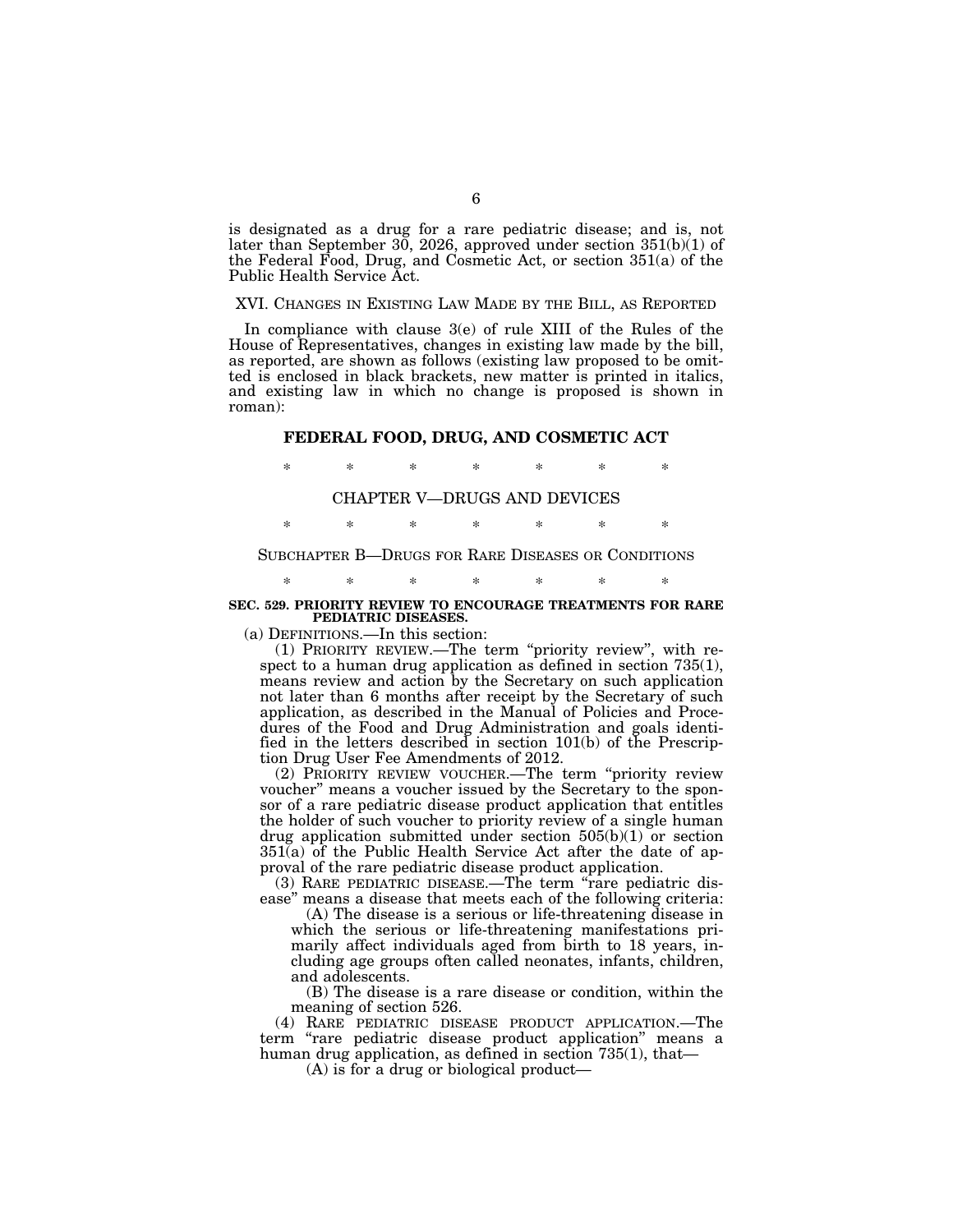(i) that is for the prevention or treatment of a rare pediatric disease; and

(ii) that contains no active ingredient (including any ester or salt of the active ingredient) that has been previously approved in any other application under section  $505(b)(1)$ ,  $505(b)(2)$ , or  $505(j)$  of this Act or sec-

tion 351(a) or 351(k) of the Public Health Service Act; (B) is submitted under section 505(b)(1) of this Act or section 351(a) of the Public Health Service Act;

(C) the Secretary deems eligible for priority review;

(D) that relies on clinical data derived from studies examining a pediatric population and dosages of the drug intended for that population;

(E) that does not seek approval for an adult indication in the original rare pediatric disease product application; and

(F) is approved after the date of the enactment of the Advancing Hope Act of 2016.

(b) PRIORITY REVIEW VOUCHER.—

(1) IN GENERAL.—The Secretary shall award a priority review voucher to the sponsor of a rare pediatric disease product application upon approval by the Secretary of such rare pediatric disease product application.

(2) TRANSFERABILITY.—

(A) IN GENERAL.—The sponsor of a rare pediatric disease product application that receives a priority review voucher under this section may transfer (including by sale) the entitlement to such voucher. There is no limit on the number of times a priority review voucher may be transferred before such voucher is used.

(B) NOTIFICATION OF TRANSFER.—Each person to whom a voucher is transferred shall notify the Secretary of such change in ownership of the voucher not later than 30 days after such transfer.

(3) LIMITATION.—A sponsor of a rare pediatric disease product application may not receive a priority review voucher under this section if the rare pediatric disease product application was submitted to the Secretary prior to the date that is 90 days after the date of enactment of the Prescription Drug User Fee Amendments of 2012.

(4) NOTIFICATION.—

(A) SPONSOR OF A RARE PEDIATRIC DISEASE PRODUCT.—

(i) IN GENERAL.—Beginning on the date that is 90 days after the date of enactment of the Advancing Hope Act of 2016, the sponsor of a rare pediatric disease product application that intends to request a priority review voucher under this section shall notify the Secretary of such intent upon submission of the rare pediatric disease product application that is the basis of the request for a priority review voucher.

(ii) APPLICATIONS SUBMITTED BUT NOT YET AP-PROVED.—The sponsor of a rare pediatric disease product application that was submitted and that has not been approved as of the date of enactment of the Ad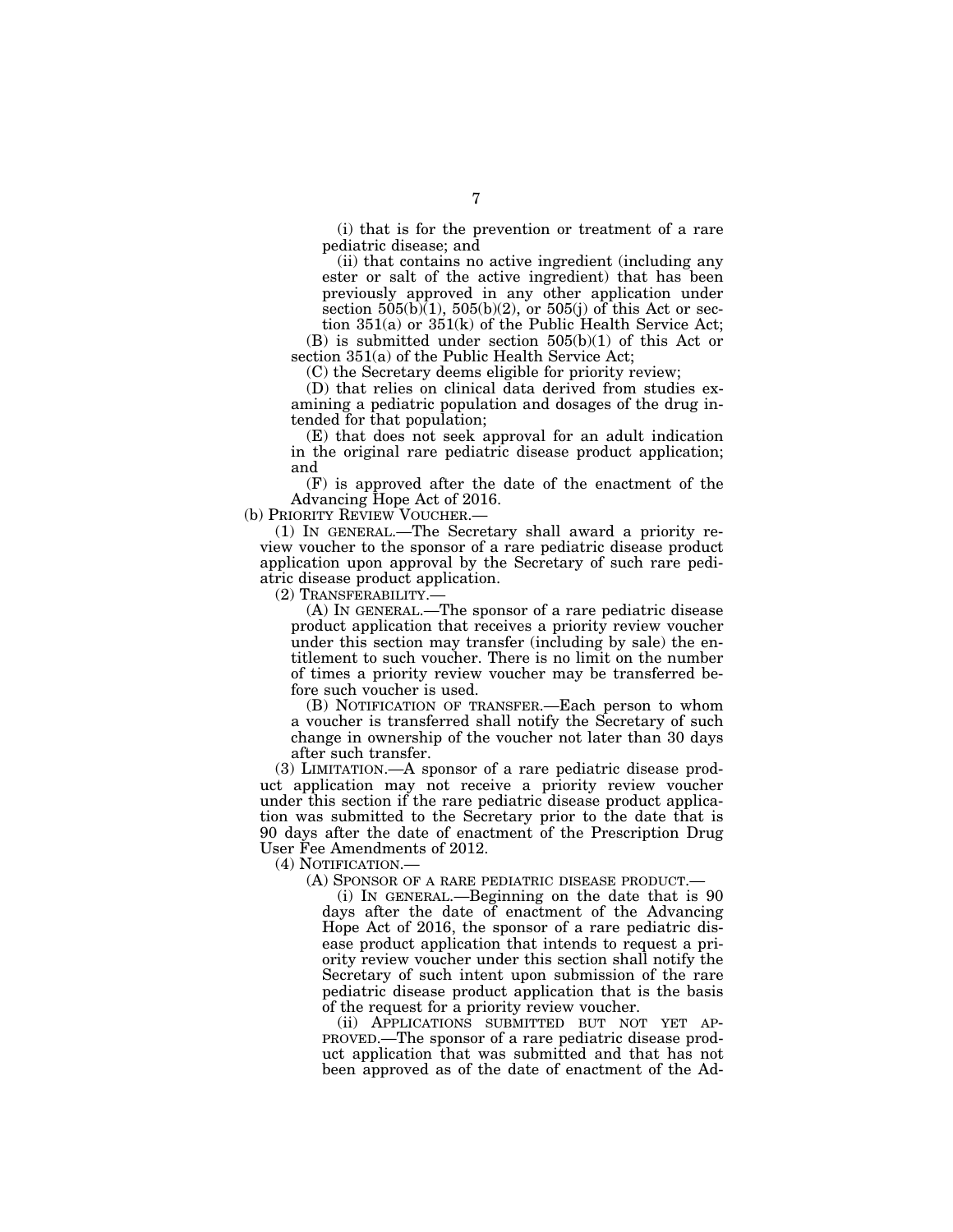vancing Hope Act of 2016 shall be considered eligible for a priority review voucher, if—

(I) such sponsor has submitted such rare pediatric disease product application—

(aa) on or after the date that is 90 days after the date of enactment of the Prescription Drug User Fee Amendments of 2012; and

(bb) on or before the date of enactment of the Advancing Hope Act of 2016; and

(II) such application otherwise meets the criteria for a priority review voucher under this section.

(B) SPONSOR OF A DRUG APPLICATION USING A PRIORITY REVIEW VOUCHER.—

(i) IN GENERAL.—The sponsor of a human drug application shall notify the Secretary not later than 90 days prior to submission of the human drug application that is the subject of a priority review voucher of an intent to submit the human drug application, including the date on which the sponsor intends to submit the application. Such notification shall be a legally binding commitment to pay the user fee to be assessed in accordance with this section.

(ii) TRANSFER AFTER NOTICE.—The sponsor of a human drug application that provides notification of the intent of such sponsor to use the voucher for the human drug application under clause (i) may transfer the voucher after such notification is provided, if such sponsor has not yet submitted the human drug application described in the notification.

(5) TERMINATION OF AUTHORITY.—The Secretary may not award any priority review vouchers under paragraph (1) after øSeptember 30, 2020¿ *September 30, 2024*, unless the rare pediatric disease product application—

 $(A)$  is for a drug that, not later than [September 30, 2020] September  $30, 2024$ , is designated under subsection (d) as a drug for a rare pediatric disease; and

(B) is, not later than [September 30, 2022] September *30, 2026*, approved under section 505(b)(1) of this Act or section  $351(a)$  of the Public Health Service Act.

(c) PRIORITY REVIEW USER FEE.—

(1) IN GENERAL.—The Secretary shall establish a user fee program under which a sponsor of a human drug application that is the subject of a priority review voucher shall pay to the Secretary a fee determined under paragraph (2). Such fee shall be in addition to any fee required to be submitted by the sponsor under chapter VII.

(2) FEE AMOUNT.—The amount of the priority review user fee shall be determined each fiscal year by the Secretary, based on the difference between—

(A) the average cost incurred by the Food and Drug Administration in the review of a human drug application subject to priority review in the previous fiscal year; and

(B) the average cost incurred by the Food and Drug Administration in the review of a human drug application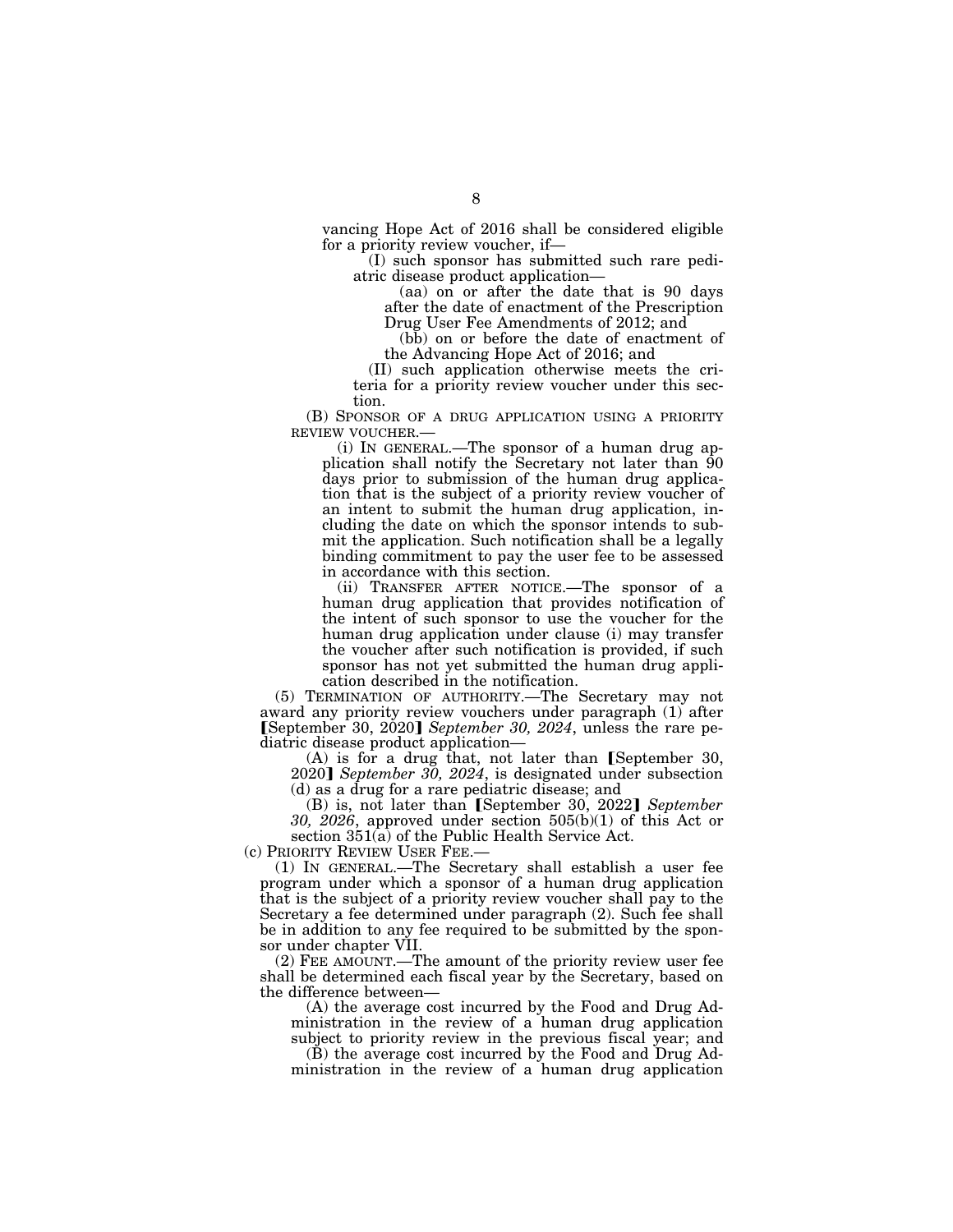that is not subject to priority review in the previous fiscal year.

(3) ANNUAL FEE SETTING.—The Secretary shall establish, before the beginning of each fiscal year beginning after September 30, 2012, the amount of the priority review user fee for that fiscal year.

(4) PAYMENT.— (A) IN GENERAL.—The priority review user fee required by this subsection shall be due upon the notification by a sponsor of the intent of such sponsor to use the voucher, as specified in subsection  $(b)(4)\bar{A}$ . All other user fees associated with the human drug application shall be due as required by the Secretary or under applicable law.

(B) COMPLETE APPLICATION.—An application described under subparagraph (A) for which the sponsor requests the use of a priority review voucher shall be considered incomplete if the fee required by this subsection and all other applicable user fees are not paid in accordance with the Secretary's procedures for paying such fees.

(C) NO WAIVERS, EXEMPTIONS, REDUCTIONS, OR RE- FUNDS.—The Secretary may not grant a waiver, exemption, reduction, or refund of any fees due and payable under this section.

(5) OFFSETTING COLLECTIONS.—Fees collected pursuant to this subsection for any fiscal year—

(A) shall be deposited and credited as offsetting collections to the account providing appropriations to the Food and Drug Administration; and

(B) shall not be collected for any fiscal year except to the extent provided in advance in appropriations Acts.

(d) DESIGNATION PROCESS.— (1) IN GENERAL.—Upon the request of the manufacturer or the sponsor of a new drug, the Secretary may designate—

(A) the new drug as a drug for a rare pediatric disease; and

(B) the application for the new drug as a rare pediatric disease product application.

(2) REQUEST FOR DESIGNATION.—The request for a designation under paragraph (1) shall be made at the same time a request for designation of orphan disease status under section 526 or fast-track designation under section 506 is made. Requesting designation under this subsection is not a prerequisite to receiving a priority review voucher under this section.

(3) DETERMINATION BY SECRETARY.—Not later than 60 days after a request is submitted under paragraph (1), the Secretary shall determine whether—

(A) the disease or condition that is the subject of such request is a rare pediatric disease; and

(B) the application for the new drug is a rare pediatric disease product application.<br>(e) MARKETING OF RARE PEDIATRIC DISEASE PRODUCTS.—

 $(1)$  REVOCATION.—The Secretary may revoke any priority review voucher awarded under subsection (b) if the rare pediatric disease product for which such voucher was awarded is not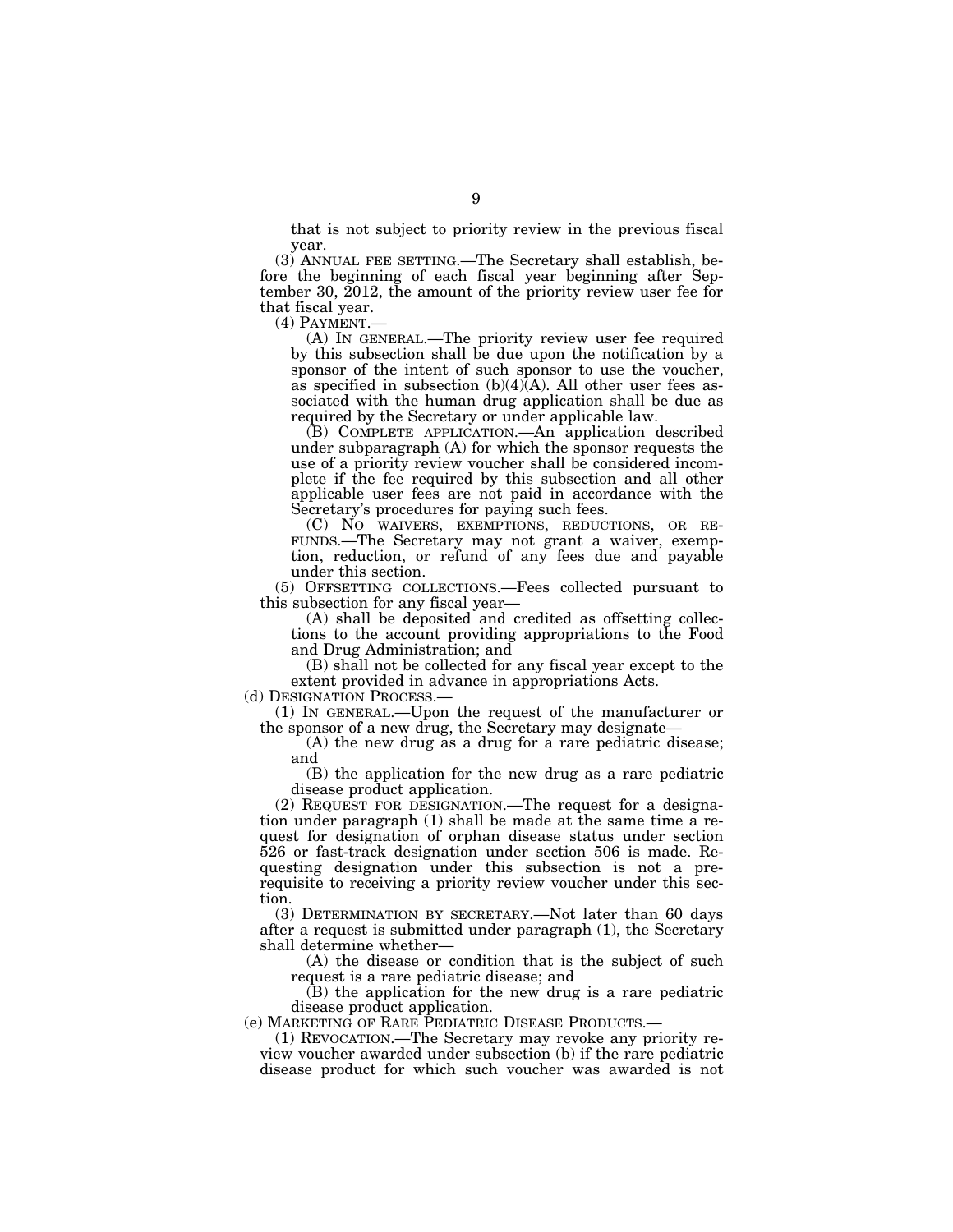marketed in the United States within the 365-day period beginning on the date of the approval of such drug under section 505 of this Act or section 351 of the Public Health Service Act.

(2) POSTAPPROVAL PRODUCTION REPORT.—The sponsor of an approved rare pediatric disease product shall submit a report to the Secretary not later than 5 years after the approval of the applicable rare pediatric disease product application. Such report shall provide the following information, with respect to each of the first 4 years after approval of such product:

(A) The estimated population in the United States suffering from the rare pediatric disease.

(B) The estimated demand in the United States for such rare pediatric disease product.

(C) The actual amount of such rare pediatric disease product distributed in the United States.

(f) NOTICE AND REPORT.—

(1) NOTICE OF ISSUANCE OF VOUCHER AND APPROVAL OF PRODUCTS UNDER VOUCHER.—The Secretary shall publish a notice in the Federal Register and on the Internet Web site of the Food and Drug Administration not later than 30 days after the occurrence of each of the following:

(A) The Secretary issues a priority review voucher under this section.

(B) The Secretary approves a drug pursuant to an application submitted under section 505(b) of this Act or section 351(a) of the Public Health Service Act for which the sponsor of the application used a priority review voucher under this section.

(2) NOTIFICATION.—If, after the last day of the 1-year period that begins on the date that the Secretary awards the third rare pediatric disease priority voucher under this section, a sponsor of an application submitted under section 505(b) of this Act or section 351(a) of the Public Health Service Act for a drug uses a priority review voucher under this section for such application, the Secretary shall submit to the Committee on Energy and Commerce of the House of Representatives and the Committee on Health, Education, Labor, and Pensions of the Senate a document—

(A) notifying such Committees of the use of such voucher; and

(B) identifying the drug for which such priority review voucher is used.

(g) ELIGIBILITY FOR OTHER PROGRAMS.—Nothing in this section precludes a sponsor who seeks a priority review voucher under this section from participating in any other incentive program, including under this Act, except that no sponsor of a rare pediatric disease product application may receive more than one priority review voucher issued under any section of this Act with respect to the drug for which the application is made..

(h) RELATION TO OTHER PROVISIONS.—The provisions of this section shall supplement, not supplant, any other provisions of this Act or the Public Health Service Act that encourage the development of drugs for tropical diseases and rare pediatric diseases.

(i) GAO STUDY AND REPORT.—

(1) STUDY.—